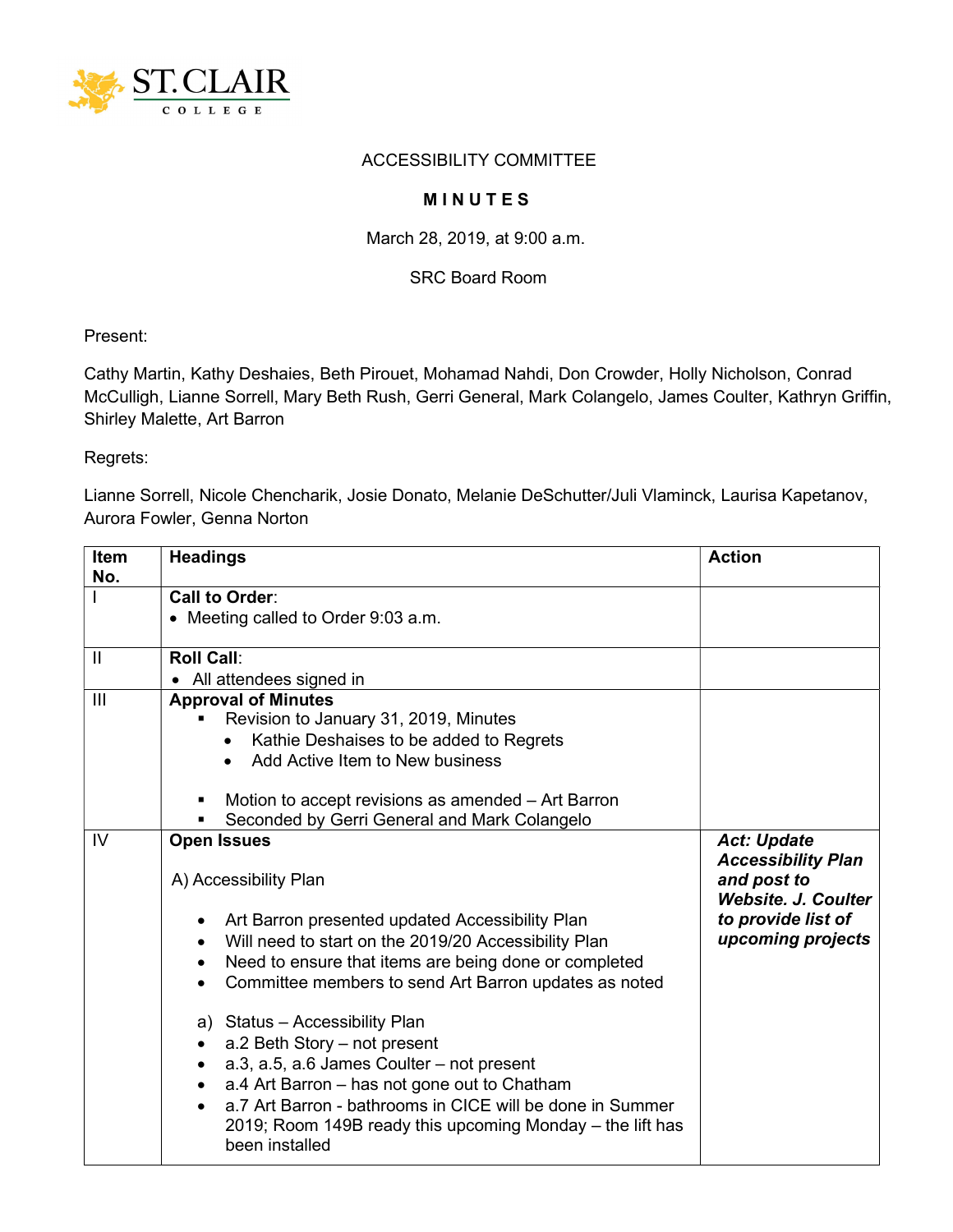| a.7.1 – Gerri General reported that a key request can be<br>$\bullet$<br>made by student to the Chair or a counsellor<br>a.8 Elevators - committee members did not notice<br>$\bullet$<br>vandalized signage<br>a.9 Health 101 posted information regarding appropriate<br>elevator usage<br>Shirley Malette noted that the information was not posted<br>at SCCA campus – discussion about the televisions<br>downtown not working<br>• A.10 - Mark Colangelo brought forward issue of Chatham<br>Residence accessibility issues – there are only stairs and no<br>unit is accessible |                                                                                                                |
|----------------------------------------------------------------------------------------------------------------------------------------------------------------------------------------------------------------------------------------------------------------------------------------------------------------------------------------------------------------------------------------------------------------------------------------------------------------------------------------------------------------------------------------------------------------------------------------|----------------------------------------------------------------------------------------------------------------|
| <b>Accessibility Policy</b><br>Committee to review the Policy in their area(s)<br>$\bullet$<br>Should have been reviewed in 2017 (as committee can<br>$\bullet$<br>submit proposed changes to SOG)<br><b>Committee reviewed Policy</b>                                                                                                                                                                                                                                                                                                                                                 | <b>Action: Art Barron</b><br>to follow up with<br><b>Chatham residence</b><br>to see if retrofit can<br>happen |
| $\circ$ 6.0 Don Crowder brought forth concerns re: Customer<br>Service<br>$\circ$ Questioned that if Accommodation Plan is required,<br>that individual should meet with a counsellor<br>$\circ$ Service Animal – requested clarification of service<br>animal<br>$\circ$ Support Person – need to clarify language for support<br>person                                                                                                                                                                                                                                              |                                                                                                                |
| $\circ$ Moe Nahdi – meetings should be had with students to<br>discuss what students need; Gerri General - students<br>needing additional accommodations are to make changes<br>or update their Accommodation Plans with their counsellor                                                                                                                                                                                                                                                                                                                                              |                                                                                                                |
| Beth Pirouet – added to Don Crowder's comments to<br>ensure that it is added to the Accommodation processes<br>that its being prepared                                                                                                                                                                                                                                                                                                                                                                                                                                                 |                                                                                                                |
| ○ 6.0 Gerri General added to comment re: Customer<br>Services – Assistive Devices needs to be clarified<br>$\circ$ Art Barron suggested items within brackets be removed –<br>all need to be formally done                                                                                                                                                                                                                                                                                                                                                                             | <b>Art Barron to</b>                                                                                           |
| Moe Nahdi suggested that the college needs to be flexible<br>with rules – for example, concerns regarding security in<br>bookstore<br>○ Beth Pirouet suggested that this should be brought to<br>Health and Safety Rebecca Demchuk to make security<br>aware of these issues                                                                                                                                                                                                                                                                                                           | discuss issue with<br><b>Bookstore</b><br>personnel                                                            |
| ○ Don Crowder brought forth point 1 on page 4<br>$\circ$ Suggestion made to refine the support person                                                                                                                                                                                                                                                                                                                                                                                                                                                                                  |                                                                                                                |
| $\circ$ Shirley Malette suggested that policy needs to distinguish<br>between 3 different types of needs: 1) visitors; 2)<br>students; and 3) employees/staff                                                                                                                                                                                                                                                                                                                                                                                                                          |                                                                                                                |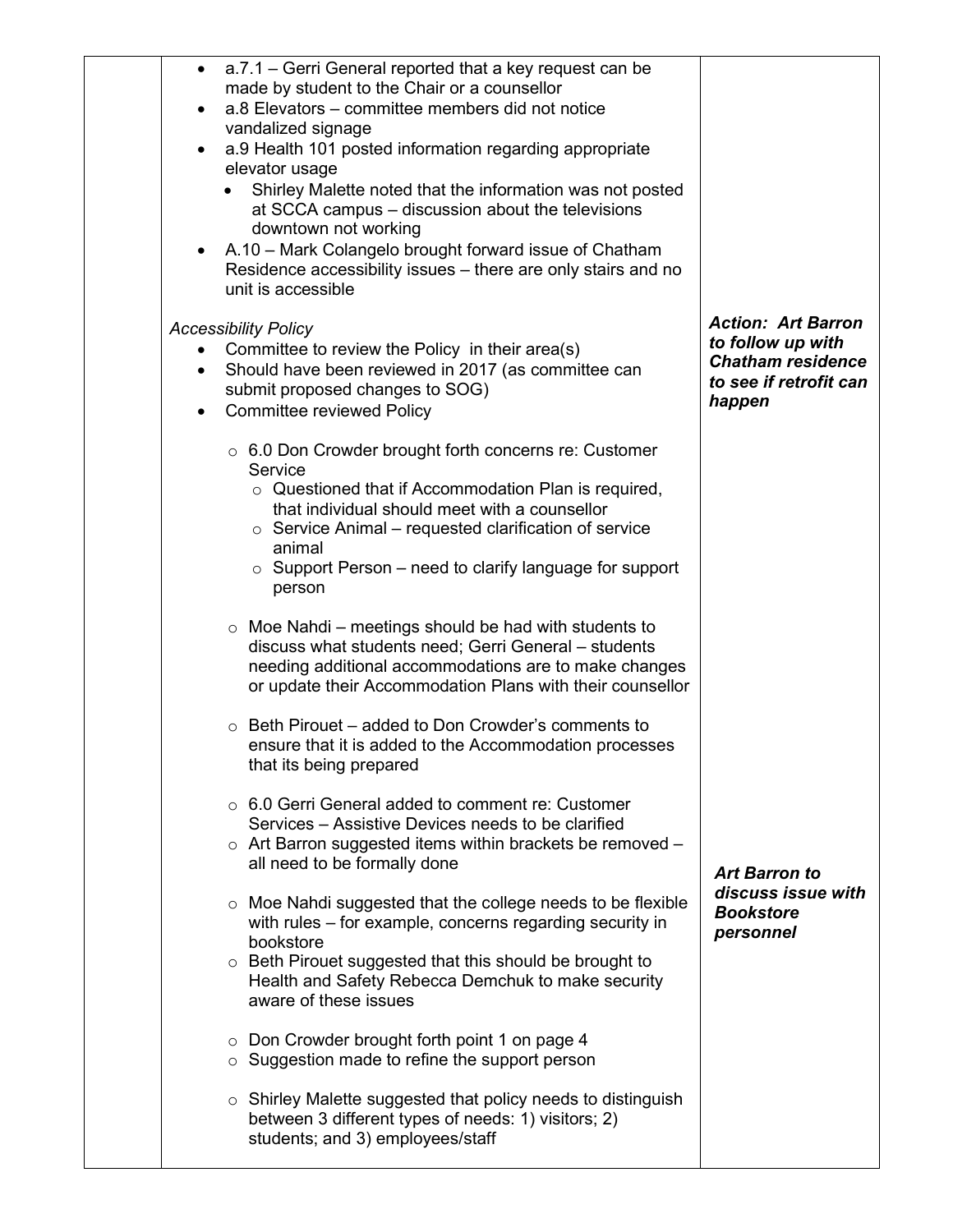|         | $\circ$ Kathie Deshaises – suggested keeping visitor language<br>simpler - keeps it open                                                                                                                                                                                                                                                                                            |                                                                                                                                                               |
|---------|-------------------------------------------------------------------------------------------------------------------------------------------------------------------------------------------------------------------------------------------------------------------------------------------------------------------------------------------------------------------------------------|---------------------------------------------------------------------------------------------------------------------------------------------------------------|
|         | $\circ$ Suggested that three groups are cross-referenced in<br>policy                                                                                                                                                                                                                                                                                                               | <b>Action: Committee</b><br>in agreement with                                                                                                                 |
|         | o Shirley Malette noted that sections 2.0 and 5.0 of policy<br>refer to Service Dogs                                                                                                                                                                                                                                                                                                | <b>Shirley's comments</b>                                                                                                                                     |
|         | $\circ$ Moe Nahdi brought forth that committee may not have<br>enough people with disabilities on committee with<br>disabilities                                                                                                                                                                                                                                                    |                                                                                                                                                               |
|         | o Mark Colangelo- encourage people who represent<br>students with disabilities to be on committee (i.e. CICE) -<br>appropriate to invite a Learning Facilitator and that the<br>Coordinator of CICE be invited<br>$\circ$ Suggested that terms of reference be changed to include<br><b>CICE Coordinator</b>                                                                        |                                                                                                                                                               |
|         | $\circ$ Page 3 – 3 <sup>rd</sup> bullet – Don Crowder questioned this issue –<br>possible insurance concerns; again, referenced the 3<br>levels of access                                                                                                                                                                                                                           |                                                                                                                                                               |
|         | $\circ$ Shirley Malette brought forth issue of support person<br>being charged at SCCA event for ticket – concerns<br>expressed by committee about support persons being<br>charged ticket fees for events                                                                                                                                                                          |                                                                                                                                                               |
|         | $\circ$ Page 4 – 4 <sup>th</sup> bullet – Art Barron reported that link is broken                                                                                                                                                                                                                                                                                                   |                                                                                                                                                               |
|         | $\circ$ Mark Colangelo – section 7.0<br>$\circ$ Section to be updated; reflects issues prior to new<br>technology that may or may not be needed<br>$\circ$ Noted that college videos are not all being produced with<br>closed captioned<br>$\circ$ Section 7.0 is needed but it needs to be updated to reflect<br>current climate<br>o Marketing would need to be included in this | <b>Action: Shirley</b><br><b>Malette to verify if</b><br>support persons<br>are being charged<br>for events<br><b>Action: Art Barron</b><br>to correct broken |
|         | $\circ$ Beth Pirouet – Section 8.0<br>Laura in Human Resources is going through this section<br>currently                                                                                                                                                                                                                                                                           | link                                                                                                                                                          |
| $\circ$ | $\circ$ Konrad – Item 10.0 – asked about new items<br>Need to hold new building accountable for accessibility<br>$\circ$ Suggested that recommendation to SOG that 3 <sup>rd</sup> party<br>builders need to be AODA compliant<br>$\circ$ Moe Nahdi went through main campus and found at least<br>80 issues at South Campus                                                        | <b>Action: Committee</b><br>members to send<br><b>Art Barron any and</b>                                                                                      |
|         |                                                                                                                                                                                                                                                                                                                                                                                     | all proposed<br>changes                                                                                                                                       |